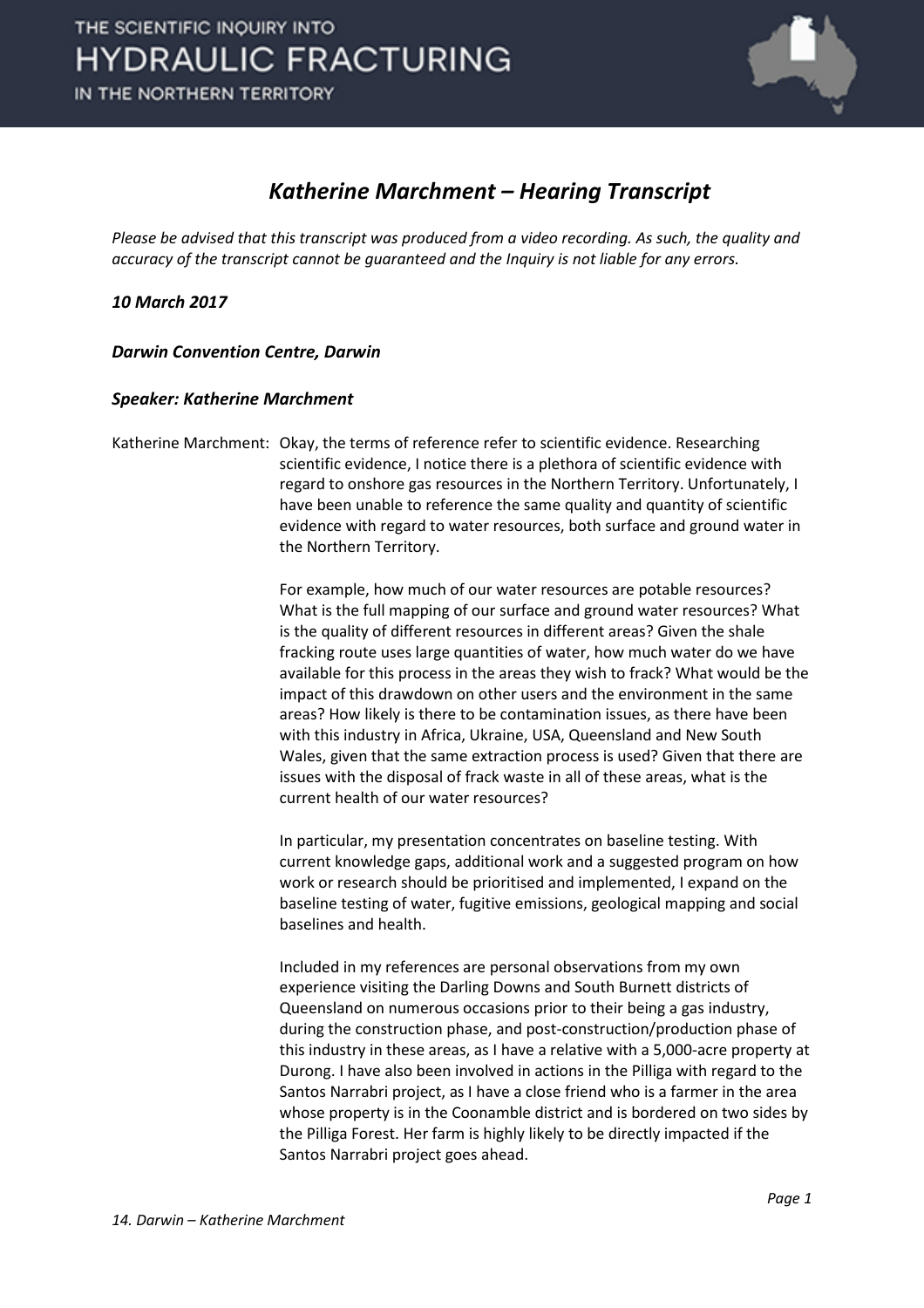IN THE NORTHERN TERRITORY



To begin with a question, how it is possible to assess scientific evidence as regards the nature and extent of environmental impacts and risk per terms of reference point one, if the baseline scientific data per terms of reference two, A, B, C and D, is not collected and analysed? In the Northern Territory, the onshore gas activities are subject to the Petroleum Environment Regulations 2016 NT, with the Department of Primary Industry and Resources being the regulatory body responsible for the implementation of these regulations.

Okay. I've had to chop a lot out.

Hon. Justice Rachel Pepper: That's all right.

Katherine Marchment: For baseline testing to be valid in an Australian court of law, the baseline testing must be traceable to an accredited testing authority. In the Northern Territory, the only accredited testing authorities are the Department of Primary Industry and Resources Laboratory and Intertek's Northern Territory Environmental Laboratory, NTEL. NTEL is the only laboratory listed which tests for heavy metals and chemicals commonly found where fracking occurs. According to the International Journal of Human and Ecological Risk Assessment and the USA Bureau of Land Management, the most common chemicals found in shale gas fracking fluids are ... I hardly pronounce these ... isopropyl alcohol, 2-butoxyethanol, and ethylene glycol, and in America, BTEX, which is banned in fracking fluids in Australia, but naturally occurring in produce water.

> According to the regulations, gas companies operating in the NT have to provide a full list of chemicals they use in fracking fluids, which is then published on DPIR website. According to the website, the link is still to be applied, so at the present time, no companies with fracking licences in the NT have provided a public list of the chemicals they are using in their frack fluids.

Radium and other radioactive components have been tested, and this is citing the American studies above again, 100 to 1000 times safe drinking water levels in shale gas fracking waste. In Queensland, radon gas is released into the atmosphere where fracking occurs. Note the SCU study that Justin referred to, by Dr. Isaac Santos. Radioactive lead 210 is in drinking rainwater tanks of residents in Tara. Residents, along with pets and livestock, are no longer able to drink the water in Tara, and Chinchilla either now. But anyway ...

The onus has been entirely on the landholder or concerned citizen to prove impacts, as baseline studies have not been done with regard to the unconventional gas industry, either in the Australia or the United States. As well, we have regulations requiring baseline testing. Just as well, we have regulations requiring baseline testing in the Northern Territory, right?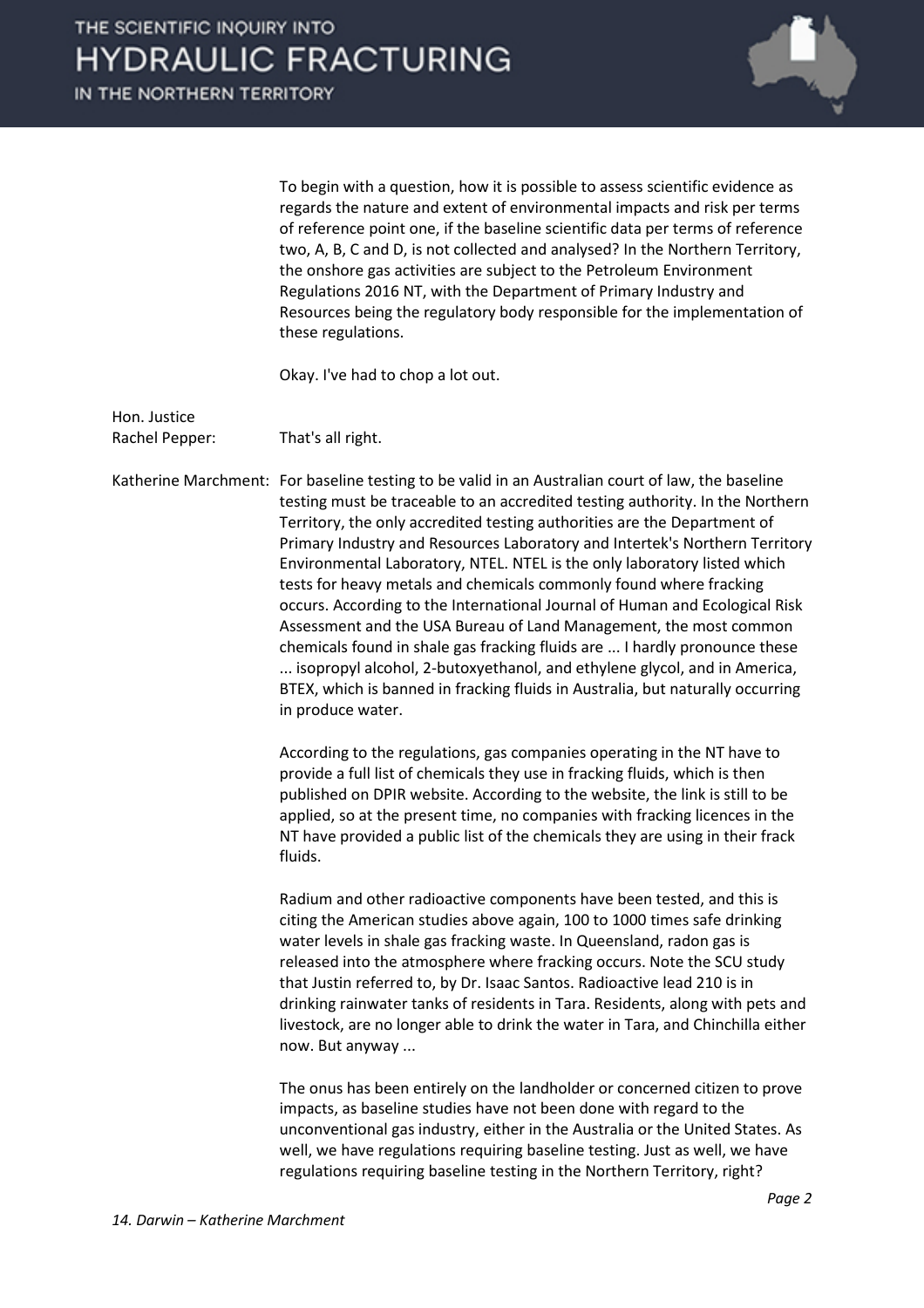

Wrong. The regulations also state, "Plans approved prior to the commencement of the regulations will be deemed to be approved plans until the first of December, 2017. That will be all areas currently under licence in the Northern Territory." The regulations came into effect July 2016, and as far as I know, there have been no applications for new exploration licences registered since that time.

Petroleum activities are also exempt from the application of the Water Act and the Federal Water Trigger. What exactly is the scientific evidence available to determine impacts and risks in the territory if under current legislation, gas companies operating under licence across huge expanses of the Northern Territory are not required to provide a ...

My advice, therefore, on additional work or research per item two is that based on data per item two is collected prior to the completion of the inquiry so that levels of risk acceptable for the NT per item three and item one can be determined to assess the scientific evidence in the NT. It is selfevident that we need scientific evidence in the NT to make that assessment.

I'm repeating myself here. Currently I can find no baseline data provided by gas operators or government for the DPIR as per the regulations for flat fluids. I can find plenty of data from gas companies and government as to how big our gas reserves are in the NT, as well as how profitable it is likely to be, but nothing published by the Northern Territory government or gas companies concerning any environmental or risk assessment studies in their tenements. As per item two, baseline data is needed to determine impacts and cumulative impacts. Until we have that information, how is the environmental and other risks associated with fracking in the Northern Territory determined?

A strong argument for the implementation of baseline data collection as mandatory for companies which currently hold exploration and production licences in the Northern Territory before they fracked, is the lived, impacted experience of landholders in Queensland and New South Wales. Even for areas where wells have been fracked, it would be wise to collect baseline data to see whether impacts get worse over time. Impacted landholders are trying to prove these companies responsible for the impacts they've been experiencing since the development of the gas industry in their area. This is relevant to this inquiry, as many of the same companies, such as SANTOS and Origin Energy, now want to frack the territory. If their work practises have been unacceptable to residents living in fracking areas in other states, I have a great deal of concern about the way they will conduct their business in the Northern Territory.

Companies such as QDC, Arrow, BG, SANTOS, and Origin have had a huge number of complaints and allegations made against them, including bullying of landholders, intimidation of locals by gas workers, excessive rubbish thrown on road verges by gas workers, dangerous driving by gas workers,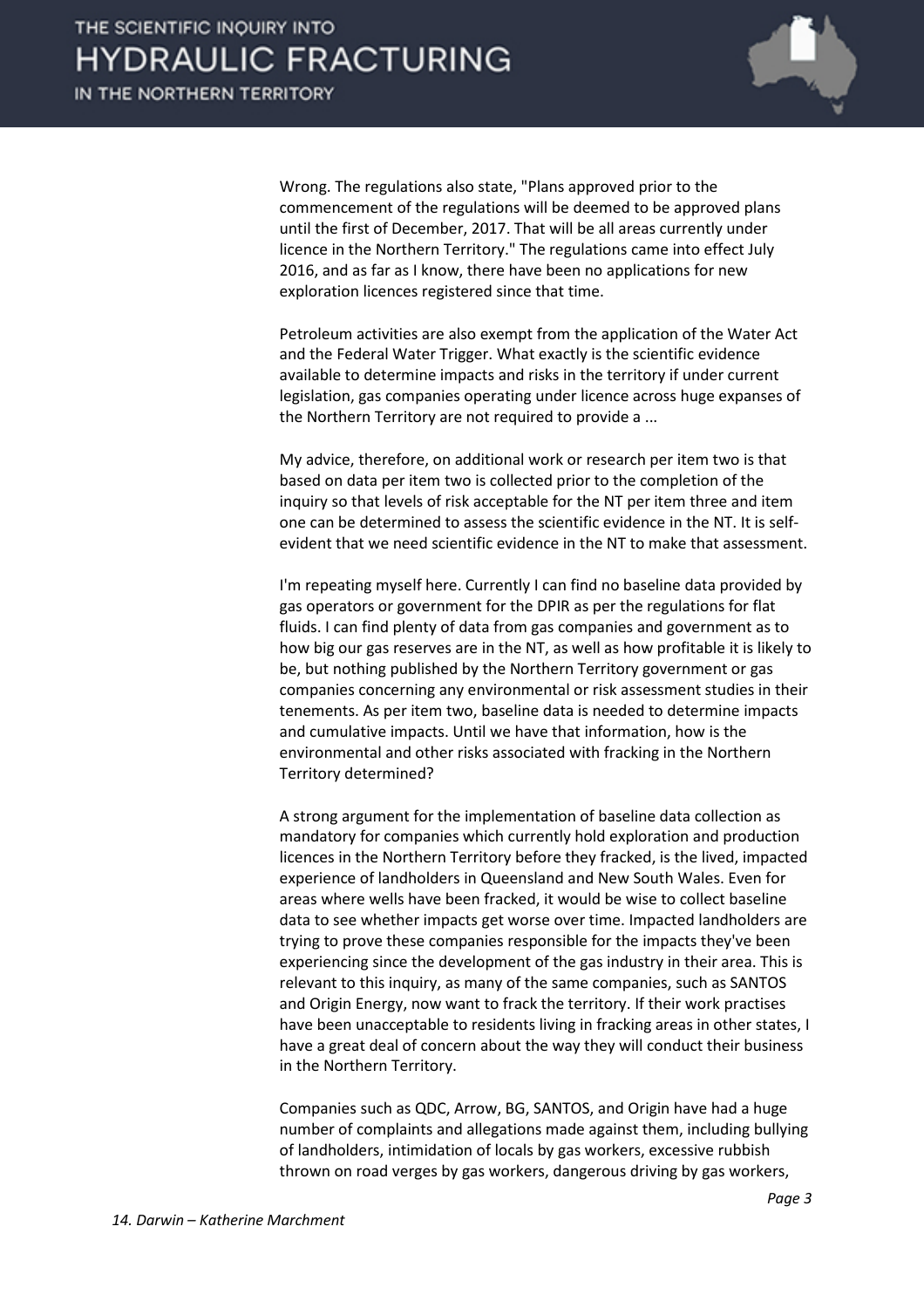

frightening and endangering locals, including the local school bus driver, ripping down of boundary fences without permission, weed contamination, illegal dumping of frack water onto roads and into creeks, contamination of ground and surface water and rainwater tanks, contamination of the town water supplies for Tara and Chinchilla, noise pollution, particularly from heavy machinery, traffic movements, and compressor stations, which they're still getting complaint about, light pollution, health impacts from flaring and venting, health impacts from the vapours emitted from the evaporation ponds ... and this has been hugely contentious, because it's not being included in emissions to the National Pollutions Inventory, and I know someone that lives about 500 metres from one, so, okay ...

... excessive numbers of dead wildlife around ponds, and Kenya Processing Plant, particularly birds, air pollution causing sickness and death of stock, sorry, fugitive emissions causing sickness from industry infrastructure, such as wells and pipelines and compression stations, contamination of soil.

Without accredited baseline testing, the residents have been unable to prove their case against the gas companies regarding most of these complaints and allegations. Under current laws, the onus is on the landowner to prove the gas companies are at fault for the problems that they have been experiencing since these companies started operating in their area. A vivid example of this is that stretches of the Condamine River can be set alight. The problems in the Condamine River were first brought to the attention of the public when a farmer with land adjacent to the river rang the ABC in distress describing the water, the river as bubbling like a spa. He also went on to say he'd never seen anything like it in his lifetime, and as far as he knew, it wasn't something that had ever occurred before. The bubbling in the river started after QGC fracked wells in the area, I think a kilometre away they were.

However, due to the lack of baseline studies, QGC used the, "It was like that when we got here," defence, calling the excessive methane in the river a natural occurrence or natural fugitive emissions. It has then become an extremely expensive and protracted legal and environmental exercise for the landholder and DRM to prove QGC, now BG, responsible. Five years later, no compensation has been forthcoming, no remediation has been attempted, and QGC has not been required to shut down the gas operations in that area.

Professor Damian Barrett, the CSIRO's lead researcher into unconventional gas, has been monitoring the Condamine gas seeps. He has confirmed the bubbling has intensified over time. The Queensland government told the ABC in 2016 that it doesn't have sufficient information to identify the cause of the leaks. The Condamine is an essential water source for dry land farmers in Queensland and flows directly into our main river system, the Murray-Darling Basin. It is an environmental disaster of epic proportions, and nothing is being done.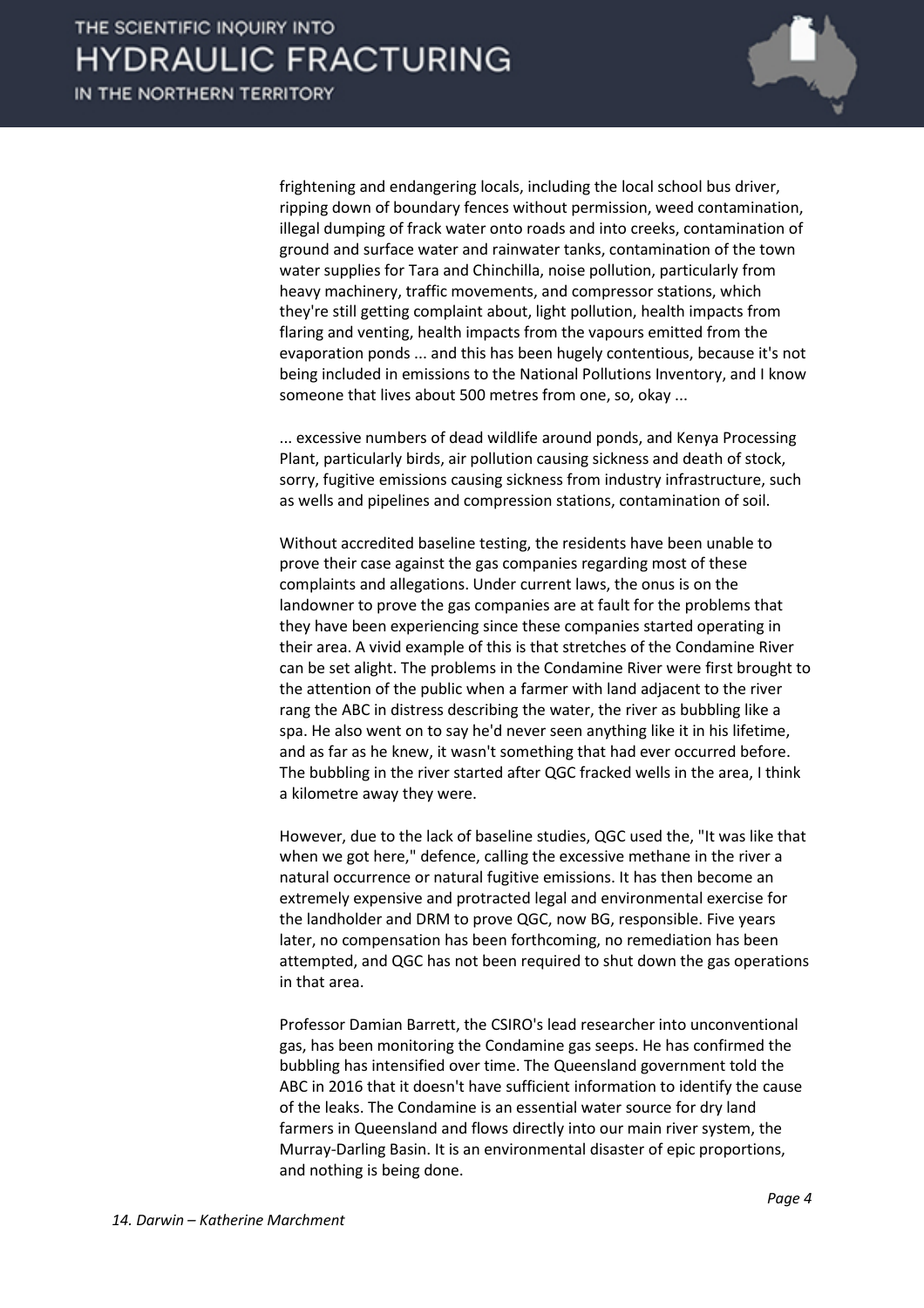

|                                | Another example in Queensland, as the unconventional gas industry rolled<br>out, landholders were advised that baseline testing was unnecessary,<br>because baseline testing couldn't stop the effects of contamination as it<br>occurred, and it was too expensive. What they were not told was that<br>without baseline testing, it was almost impossible to prove corporate<br>liability, difficult to get operations suspended, difficult to isolate<br>contamination to the source, and if impacts did occur, it was prohibitively<br>expensive for landholders to fight for compensation. The precautionary<br>principle has not been applied.                                                                                                                                                                                                                                                                                    |
|--------------------------------|-----------------------------------------------------------------------------------------------------------------------------------------------------------------------------------------------------------------------------------------------------------------------------------------------------------------------------------------------------------------------------------------------------------------------------------------------------------------------------------------------------------------------------------------------------------------------------------------------------------------------------------------------------------------------------------------------------------------------------------------------------------------------------------------------------------------------------------------------------------------------------------------------------------------------------------------|
|                                | For residents of the Tara estates experience health problems which they<br>attribute to a gas field being built across residential estates where they<br>lived. They are also having problems proving the gas companies are at fault<br>for the health problems they are experiencing. Doctor Geralyn McCarron did<br>a study of these residents in a paper published called, "Symptomology of a<br>Gas Field." The residents' symptoms were consistent with reported effects<br>of toxins declared by the gas companies as emissions to the National<br>Pollutants Inventory. There appears to be a strong causal link between gas<br>company operations and the health problems. However, without baseline<br>testing of health or baseline air testing, the gas companies have again been<br>able to use the, "It was like that when we got here," defence, and avoid<br>their responsibility toward people that have been impacted. |
|                                | The health problems have been severe and frightening, such as bleeding<br>from the nose and ears  Sorry.                                                                                                                                                                                                                                                                                                                                                                                                                                                                                                                                                                                                                                                                                                                                                                                                                                |
| Hon. Justice<br>Rachel Pepper: | It's all right. Do you need to take a moment?                                                                                                                                                                                                                                                                                                                                                                                                                                                                                                                                                                                                                                                                                                                                                                                                                                                                                           |
|                                | Katherine Marchment: Sorry, I'm just  Such as bleeding from the nose and ears, fits, convulsions,<br>neurological problems, migraines, blackouts, and severe rashes akin to<br>chemical burns. I'm sorry. I've seen these health problems firsthand, so it's<br>difficult                                                                                                                                                                                                                                                                                                                                                                                                                                                                                                                                                                                                                                                               |
| Hon. Justice<br>Rachel Pepper: | There's some water there if you need to take some water.                                                                                                                                                                                                                                                                                                                                                                                                                                                                                                                                                                                                                                                                                                                                                                                                                                                                                |
|                                | Katherine Marchment: All right. Some of the most vocal, like Debbie Orr, have had their blocks<br>purchased by the gas companies and were forced to sign confidentiality<br>agreements in order to move their kids to safety. Others have simply given<br>up and walked away. Some, like John Jenkyn, are trapped where they are,<br>and can only gather video and written evidence of their own suffering and<br>the environmental devastation happening around them. In Queensland, in<br>federal parliaments, these people have been referred to as collateral<br>damage. They have simply been abandoned to their own devices, left to die.                                                                                                                                                                                                                                                                                         |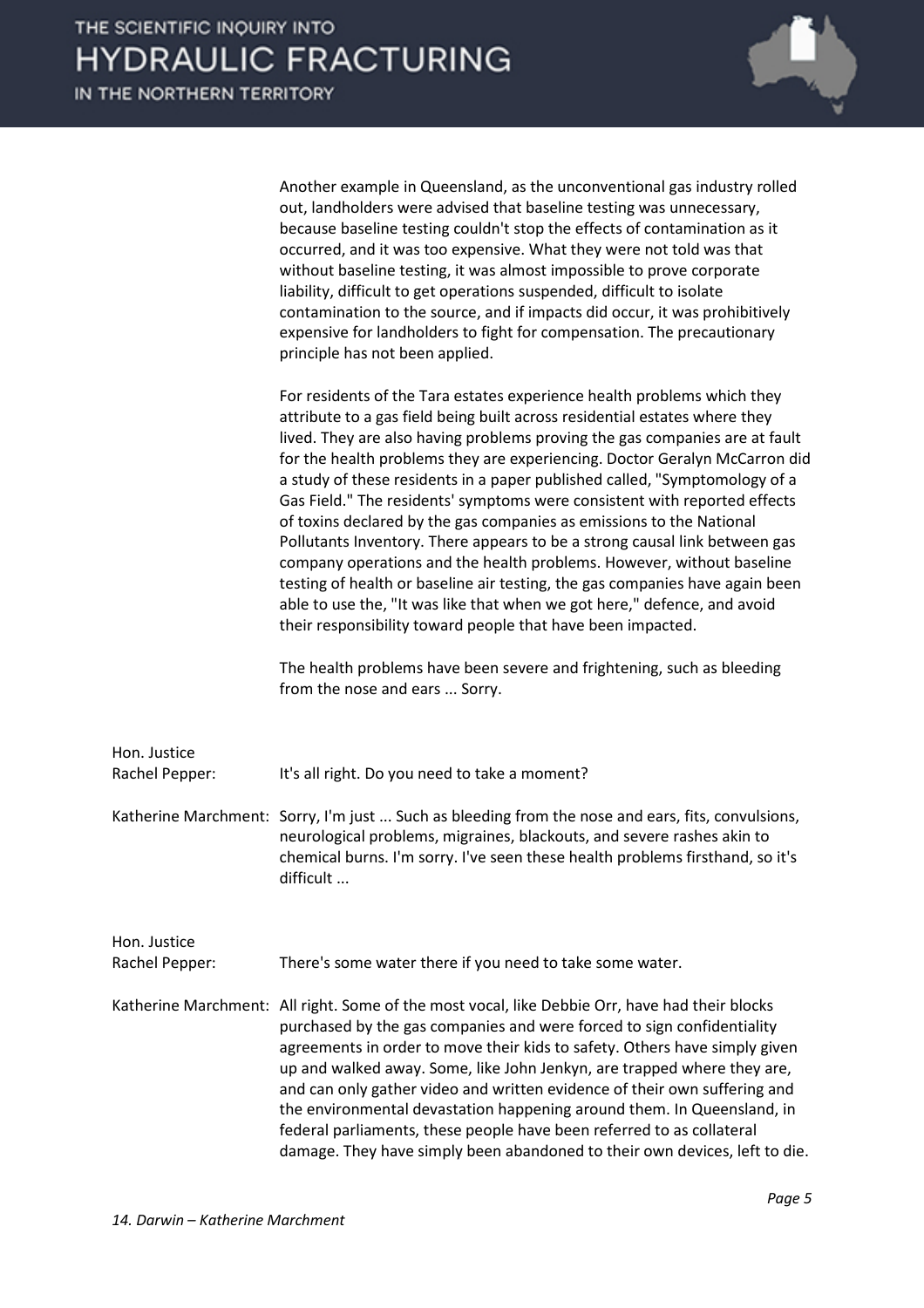

They live in a sacrifice zone for an industry that they didn't ask for and which they don't benefit from.

Baseline testing for health can be done through Medicare. Hair tests are done for analysis of heavy metals exposure. Blood tests are done to detect the presence of other common chemicals used in or emitted by fracking. Urine tests are done to determine exposure to BTEX. However, when I was in Queensland, I was live-in carer for a woman who had worked in the petro industry and was now experiencing health problems. One of her doctors was denied the right to bulk bill his patient's testing for heavy metals and blood and urine testing for other indicators of petrochemical exposure. The reason given by Queensland Health was that he was ordering too many tests.

The gas workers and residents of the gas fields no longer able to work because of their health can't afford to pay full price for the tests they need to obtain diagnosis and apply for worker's compensation. Given the nature of petrochemical illnesses, often they feel too sick to want to stress themselves with legal action. They just want their health to improve.

Another knowledge gap per item one, how the gas companies use the water will impact those living within these licence areas as well as the environment within the areas. Has testing and recording been made of the average pressures found in water bores in the licence areas over a few years previous cycles as one of the baselines for impacts on groundwater? Loss of pressure, bores drying up, and bores becoming gassy have been the experiences of landholders in Queensland since the gas industry. According to regulations, the gas companies need to provide DPIR with sustainable water use and allocation planning. I think a copy of this plan needs to be provided also to residents within the licence zone, as there are people directly impacted by the water use of these companies.

There also needs to be baseline studies per issue two. If geological and fault line mapping is not completed, how can the industry be sure they can frack safely? Given that the horizontal fracking occurs over kilometres, how can they be sure where the fracks go? How can they be sure if their operations will not affect interconnectivity of aquifers? How can they be sure they won't have well blowouts caused by unmapped fault lines?

Per items four and five, the exploration and production licences in the Northern Territory cover 90 percent of the land mass. It would be impossible for the current number of employees of the only accredited authorities in the Northern Territory to conduct significant baseline studies over this area, in the short time this inquiry is conducted, or within a time frame that would be acceptable to either the gas companies or the residents.

Apart from going to the expense of bringing accredited specialists to the Northern Territory from other states or overseas, one solution to this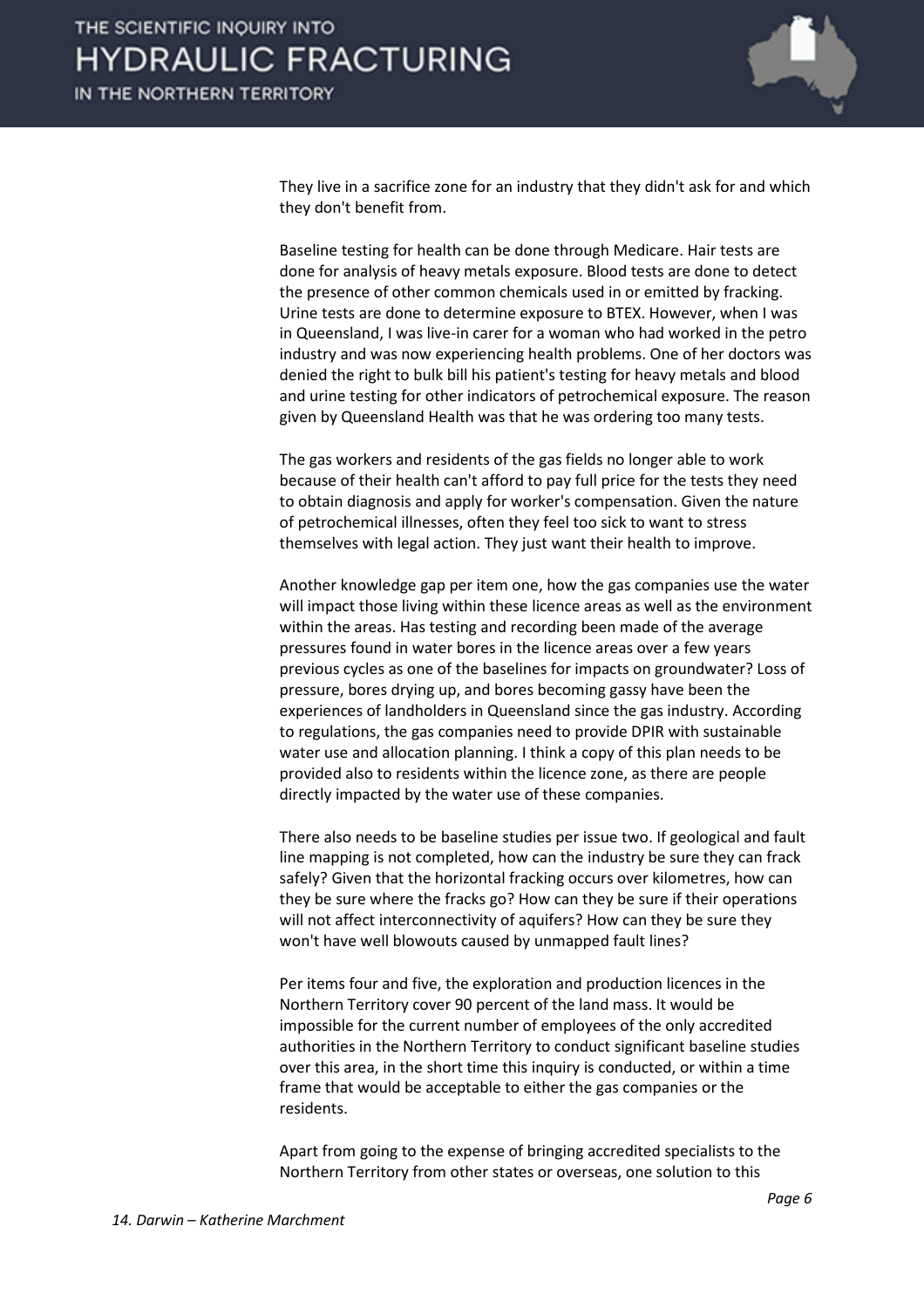

dilemma is to train and employ residents living in and around the licence areas in the application and use of baseline testing kits and to contract them to the DPIR to do the testing so that they are accredited. A water testing kit purchased over the Internet costs only about 320 bucks to test for heavy metals such as lead, mercury, and cadmium, which are commonly found in high concentrations in water near fracking operations in the United States and Queensland. It is very similar to using a home pool testing kit. It is a kit that does not need a high level of literacy or training to use, which would make it ideal for use in areas under licence where literacy levels are low, such as on aboriginal communities.

A basic baseline testing kit for surface water and air would only cost about 1,000 bucks per kit. It would consist of a GPS, a water testing kit, a gas detector calibrator for methane, radon, and other flammable gases commonly found near fracking operations, and a Geiger counter. My proposal is for regulation to be enacted retrospectively, that companies that hold a licence over an area provide baseline testing kits of this type to every resident living within the licence area, and pay for DPIR, NTEL, or another accredited agency to train and accredit these residents. Some residents already have this training and skills. These residents, as well as earning testing accreditation, need to receive accreditation to be trainers as well so the programme can be expanded.

Those who live in the licence areas would easily be able to do the baseline testing themselves, and they would have a much more compelling motivation to do so than any other stakeholder. They just need the training and accreditation. This would save on expensive fly-in/fly-out consultants and would enable the baseline testing to cover a much larger area. Results could be sent to an independent database. The Environment Centre NT is independent, employs a database manager, and has offered to take on this role. They also have the database capacity to track and work with a large number of residents. A process like this would facilitate independence and trust, and save the DPIR and thus the taxpayer a lot of money, as the DPIR would be able to pay a lower award based on the fact that the testers would have less qualifications.

As part of the Queensland experience, employees and contractors of the gas companies have been accredited, as well as DRM employees and contractors, for testing of water and air. This has not worked out too well for the landholders. A few examples. Testing of a farmer's water bore by the Queensland Gas Compliance Unit was found to have no flammable gas levels and to be safe for drinking, even though it produced a chemical burn on his grandchildren, the cattle wouldn't touch it, and the farmer was able to set the bore alight. There's dated video evidence of this.

On the Tara-Chinchilla Road, an oily, corrosive substance was landing on roofs and vehicles that the landholders attributed to flaring by Origin Energy. The testers said it was caused by lerps.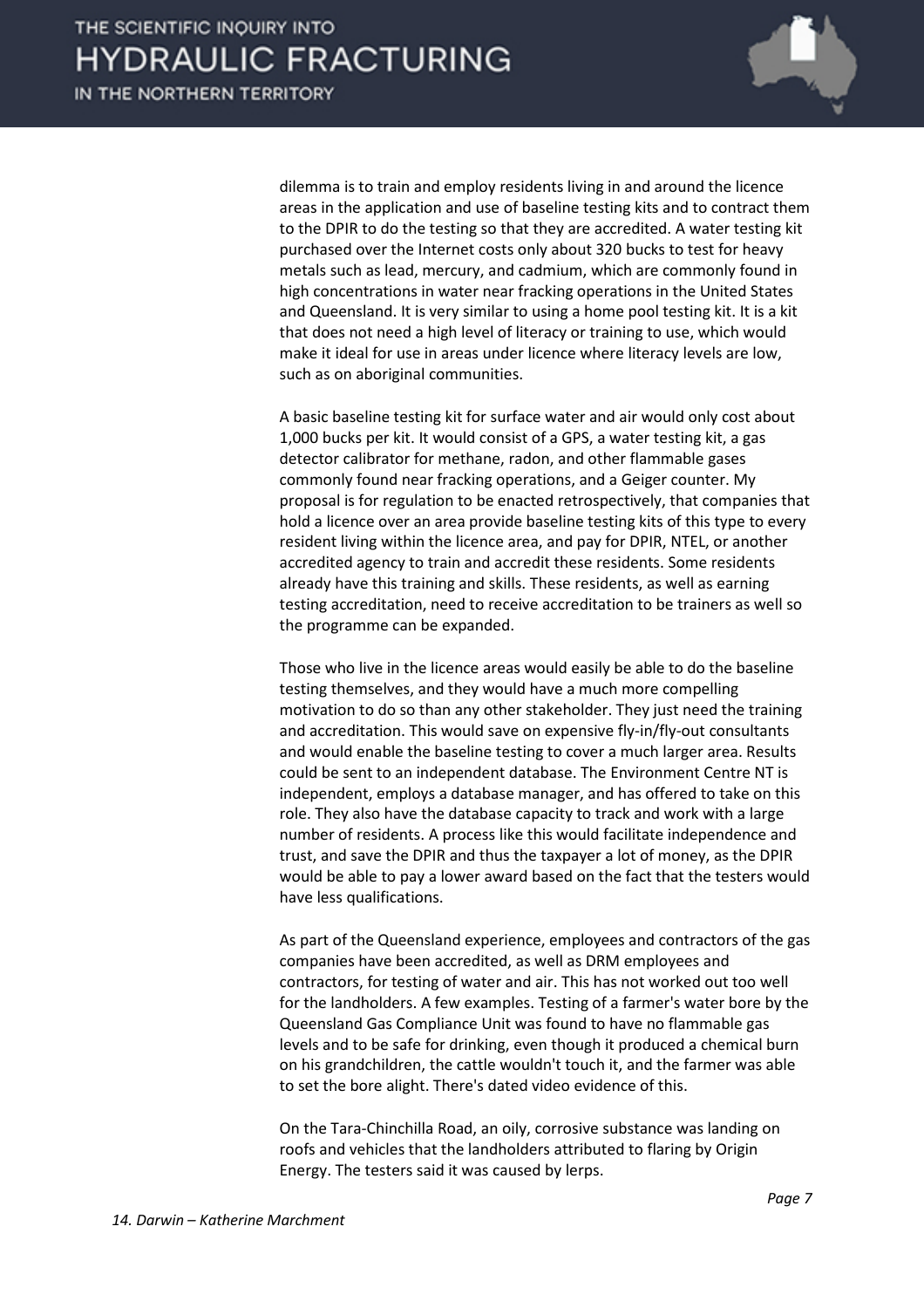

| Hon. Justice<br>Rachel Pepper: | Sorry?                                                                                                                                                                                                                                                                                                                                                                                                                                                                                                                                                                                                                                                                                                                                                                                                                                                                                                                                             |
|--------------------------------|----------------------------------------------------------------------------------------------------------------------------------------------------------------------------------------------------------------------------------------------------------------------------------------------------------------------------------------------------------------------------------------------------------------------------------------------------------------------------------------------------------------------------------------------------------------------------------------------------------------------------------------------------------------------------------------------------------------------------------------------------------------------------------------------------------------------------------------------------------------------------------------------------------------------------------------------------|
| Katherine Marchment: Insects.  |                                                                                                                                                                                                                                                                                                                                                                                                                                                                                                                                                                                                                                                                                                                                                                                                                                                                                                                                                    |
| Hon. Justice<br>Rachel Pepper: | Oh, thank you.                                                                                                                                                                                                                                                                                                                                                                                                                                                                                                                                                                                                                                                                                                                                                                                                                                                                                                                                     |
|                                | Katherine Marchment: All right? Insects shitting out of trees. Subsequent, independent testing by<br>landowners found the substance to be petrochemical in origin and likely to<br>be a result of faulty flaring practises by Origin. In both these instances, there<br>are video and photographic evidence of landowner claims, and I can provide<br>you                                                                                                                                                                                                                                                                                                                                                                                                                                                                                                                                                                                          |
| Hon. Justice<br>Rachel Pepper: | Thank you.                                                                                                                                                                                                                                                                                                                                                                                                                                                                                                                                                                                                                                                                                                                                                                                                                                                                                                                                         |
|                                | Katherine Marchment:  with these. For residents of the Tara estates, their testing was done on<br>days when the wind was high and the flaring stopped, with the testers very<br>kindly informing the gas companies of the days that they were arriving to do<br>the testing.                                                                                                                                                                                                                                                                                                                                                                                                                                                                                                                                                                                                                                                                       |
|                                | Okay. Baseline testing across the territory by accredited residents is<br>advantageous to the Northern Territory government, as it gives us a map of<br>the current environmental health of the Northern Territory, which helps<br>with the planning of other industries such as agriculture and tourism. If an<br>incident does occur, it can be identified and isolated much more quickly,<br>saving money and time. This type of monitoring would help the Northern<br>Territory government improve industry regulations and standards. It would<br>also be beneficial to commercial operations other than the oil and gas<br>industry in the Northern Territory. Pastoralists would acquire information<br>which would help them in maximising the commercial benefits of their<br>property. They would also have more chance of receiving compensation for<br>fracking damage done to their land and business, should any incidents<br>occur. |
|                                | Aboriginal people would benefit, as it would increase their technical<br>knowledge and better enable them to manage their land and resources. A<br>side benefit is that baseline testing is a valuable avenue of employment that<br>has the potential for future development and study in a real capacity in<br>industry. It is no make-work scheme such as picking up rubbish, but a real<br>career path opportunity with added benefit it complies with the cultural<br>values of caring for country, so it is likely to have more appeal to the people<br>that live there.                                                                                                                                                                                                                                                                                                                                                                      |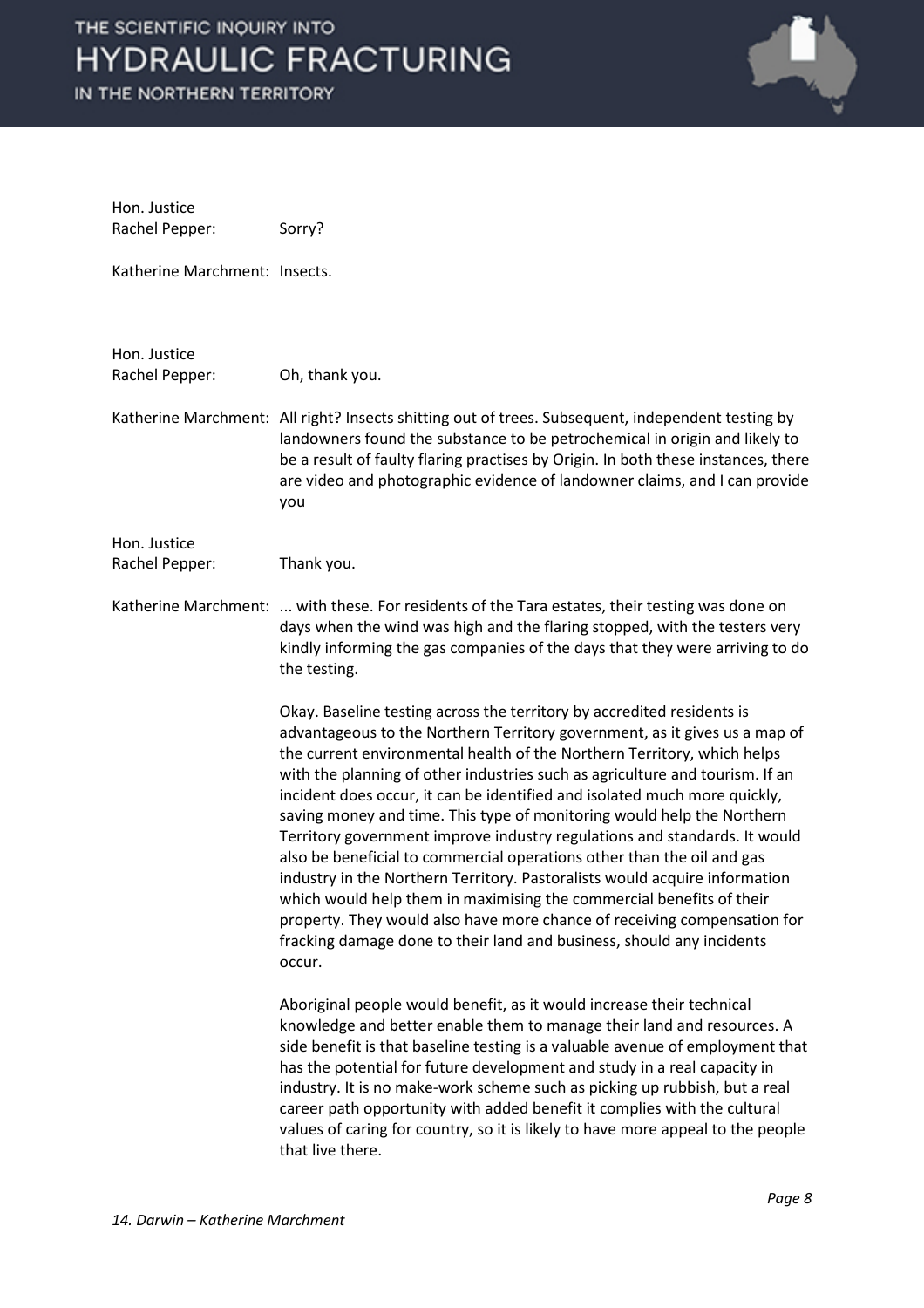

| It would benefit the gas industry, as this is a way for them to finally be able |
|---------------------------------------------------------------------------------|
| to prove that their operations are as safe as they insist they are. If there is |
| no significant deviation from baselines over the life of their wells, they will |
| have a case to argue that bans and moratoriums be lifted in other parts of      |
| Australia and the world, giving them new opportunities. Baseline would give     |
| them the opportunity to constantly monitor and improve safe industry            |
| practise and would give them a commercial edge over their competitors.          |
| They would be leading the way for the whole industry, as there are no           |
| known baseline studies tailored to this industry completed anywhere else in     |
| the world. Thank you.                                                           |

| Hon. Justice                    |                                                                                                                                                                                                                                                                |
|---------------------------------|----------------------------------------------------------------------------------------------------------------------------------------------------------------------------------------------------------------------------------------------------------------|
| Rachel Pepper:                  | Thank you very much, Ms. Marchment, for your compelling presentation.<br>You've referred in your presentation to a number of different scientific facts<br>and a number of different examples. Are you going to provide those to the<br>inquiry in due course? |
| Katherine Marchment: Yes, okay. |                                                                                                                                                                                                                                                                |
| Hon. Justice                    |                                                                                                                                                                                                                                                                |
| Rachel Pepper:                  | That would be very useful.                                                                                                                                                                                                                                     |
| Hon. Justice                    | Katherine Marchment: Yeah. I'll provide the reference.                                                                                                                                                                                                         |
| Rachel Pepper:                  | Yeah, provide [crosstalk 00:26:14]                                                                                                                                                                                                                             |
|                                 | Katherine Marchment: Did you want me to provide just the references, or did you                                                                                                                                                                                |
| Hon. Justice                    |                                                                                                                                                                                                                                                                |
| Rachel Pepper:                  | Just the references, to the extent that you have referred to, for example,<br>some documented video footage, and things like that.                                                                                                                             |
|                                 | Katherine Marchment: Yeah, no, that was undertaken by the residents, and I do have access to the<br>video document. The scientific papers are straight off Google stuff.                                                                                       |
| Hon. Justice                    |                                                                                                                                                                                                                                                                |
| Rachel Pepper:                  | Sure, sure, sure. No, that's fine. To the extent that you want us to take into<br>account, for example                                                                                                                                                         |
|                                 | Katherine Marchment: Yeah, no, I do know these people personally, so I will be able to. I know that<br>Brian Monk's stuff, a lot of it's been pulled off the Internet, but because I<br>know him I'll just tell him to email it to me.                         |
| Hon. Justice                    |                                                                                                                                                                                                                                                                |
| Rachel Pepper:                  | That's all right. Just bear in mind that anything you give to the inquiry will be<br>published on our website.                                                                                                                                                 |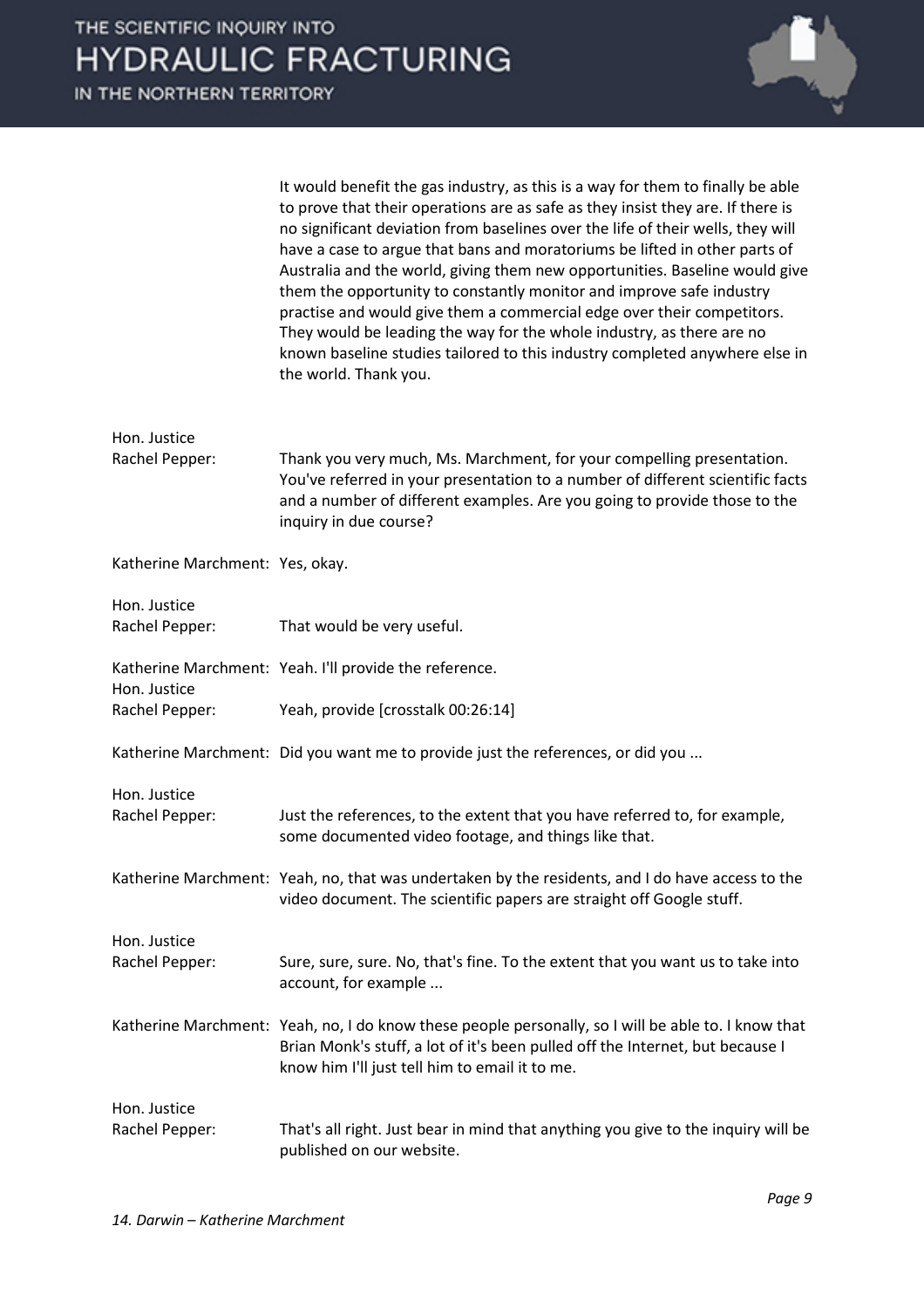IN THE NORTHERN TERRITORY



|                                | Katherine Marchment: Brilliant! This is what these people want. This is the thing. This is why I'm<br>here today, because, I think it might have come across in my thing, these<br>people don't have a voice. Look, I didn't tell you about all the bullshit and<br>lies by Queensland Health, and like, how they've been obstructed and their<br>problems been covered up at every turn by the Queensland government. It's<br>been so corrupt, and it's been very difficult for them, because they've not<br>just been fighting the gas companies, they've been fighting their own<br>government. This is what I mean by they're just left to die out there. |
|--------------------------------|---------------------------------------------------------------------------------------------------------------------------------------------------------------------------------------------------------------------------------------------------------------------------------------------------------------------------------------------------------------------------------------------------------------------------------------------------------------------------------------------------------------------------------------------------------------------------------------------------------------------------------------------------------------|
| Hon. Justice<br>Rachel Pepper: | Thank you for that. Any questions? Yes, Professor Hart.                                                                                                                                                                                                                                                                                                                                                                                                                                                                                                                                                                                                       |
| Prof. Barry Hart:              | The questions that you put down about water, you had a good list of those,<br>your concerns, and also-                                                                                                                                                                                                                                                                                                                                                                                                                                                                                                                                                        |
|                                | Katherine Marchment: If some of them get answered during this inquiry, great, but those are my<br>questions, yeah.                                                                                                                                                                                                                                                                                                                                                                                                                                                                                                                                            |
| Prof. Barry Hart:              | Yeah, I know, but I just thought they were a good set of questions. I mean,<br>many of them we've got in mind to do. You've got them written down there.                                                                                                                                                                                                                                                                                                                                                                                                                                                                                                      |
| Katherine Marchment: Yes.      |                                                                                                                                                                                                                                                                                                                                                                                                                                                                                                                                                                                                                                                               |
| Prof. Barry Hart:              | Can we get hold of those, because I really want to make certain that I tick<br>them off.                                                                                                                                                                                                                                                                                                                                                                                                                                                                                                                                                                      |
| Katherine Marchment: Okay      |                                                                                                                                                                                                                                                                                                                                                                                                                                                                                                                                                                                                                                                               |
| Prof. Barry Hart:              | We've got  Both on the water, you must have had a dozen questions,<br>issues, and you had a number also on the technical aspects of fracking, how<br>far, what's it going to do, et cetera, et cetera, those also. We need to-                                                                                                                                                                                                                                                                                                                                                                                                                                |
|                                | Katherine Marchment: Give a list of those questions.                                                                                                                                                                                                                                                                                                                                                                                                                                                                                                                                                                                                          |
| Prof. Barry Hart:              | addressing those.                                                                                                                                                                                                                                                                                                                                                                                                                                                                                                                                                                                                                                             |
| Katherine Marchment: Yes.      |                                                                                                                                                                                                                                                                                                                                                                                                                                                                                                                                                                                                                                                               |
| Prof. Barry Hart:              | The other one was also, those kits you talked about                                                                                                                                                                                                                                                                                                                                                                                                                                                                                                                                                                                                           |
|                                | Katherine Marchment: The what? Those? Yeah. Well, this is what people in Queensland have been<br>using and putting on video to show  Because I've learned a bit from the<br>locals. Admittedly, I only went up there twice a year to do land markings. I                                                                                                                                                                                                                                                                                                                                                                                                      |

wasn't like, writing it, but I did see a lot of stuff up there that made me cry,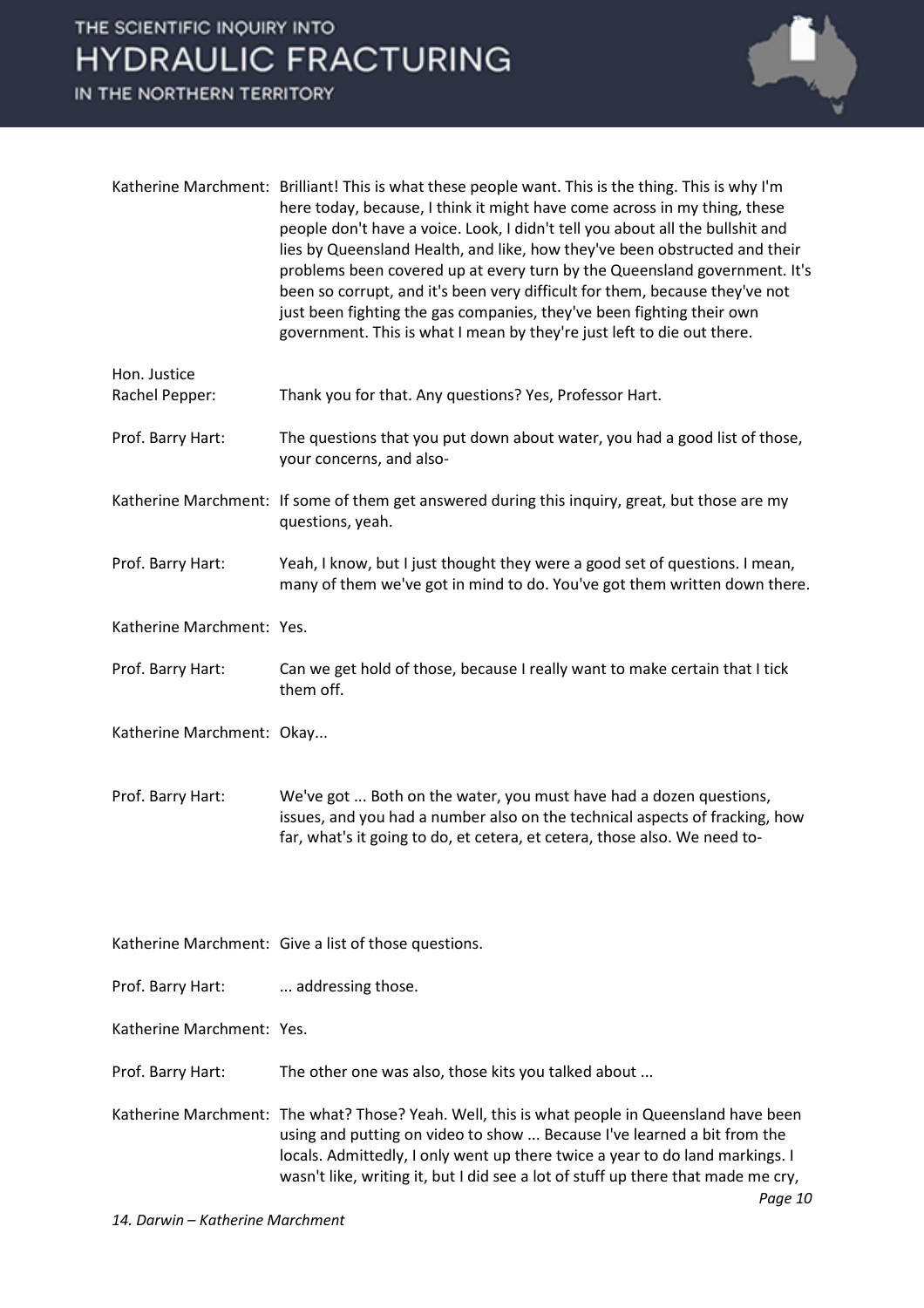

|                                    | and I definitely saw the rubbish on the verges, and the dangerous driving,<br>and stuff like that, and the complete disregard for locals by industry workers<br>that drive out from Brisbane and other places, yeah. It was awful. That was<br>in the construction phase. Now it's gone a lot quieter, but they're still having<br>problems with the infrastructure, the venting, and the health problems, and<br>the noise. A lot of the noise they had was about the trucks and machinery.<br>Now it's about these compressor stations and the reverse osmosis plant at<br>Kenya. |
|------------------------------------|-------------------------------------------------------------------------------------------------------------------------------------------------------------------------------------------------------------------------------------------------------------------------------------------------------------------------------------------------------------------------------------------------------------------------------------------------------------------------------------------------------------------------------------------------------------------------------------|
| Hon. Justice<br>Rachel Pepper:     | You're obviously  This might be a shortcut to you having to give us lots of<br>extra written material, but are you able to  You've provided your written<br>submission on the twenty-seventh of February, and you're to be<br>commended by getting it in so early.                                                                                                                                                                                                                                                                                                                  |
|                                    | Katherine Marchment: I want to make a couple of amendments-                                                                                                                                                                                                                                                                                                                                                                                                                                                                                                                         |
| Hon. Justice<br>Rachel Pepper:     | All right.                                                                                                                                                                                                                                                                                                                                                                                                                                                                                                                                                                          |
|                                    | Katherine Marchment:  to that particular one, but I've been preparing for this.                                                                                                                                                                                                                                                                                                                                                                                                                                                                                                     |
| Hon. Justice<br>Rachel Pepper:     | That's fine. You've read out from something here. Are you willing to provide<br>that to the inquiry as well?                                                                                                                                                                                                                                                                                                                                                                                                                                                                        |
| Katherine Marchment: Oh, this one? |                                                                                                                                                                                                                                                                                                                                                                                                                                                                                                                                                                                     |
| Hon. Justice<br>Rachel Pepper:     | Yes. You could just email that to us, and that way you don't have to  I think<br>that'll shortcut-                                                                                                                                                                                                                                                                                                                                                                                                                                                                                  |
| Prof. Barry Hart:                  | Yeah, oh yeah. [crosstalk 00:30:19]                                                                                                                                                                                                                                                                                                                                                                                                                                                                                                                                                 |
| Hon. Justice<br>Rachel Pepper:     | Professor Hart's request for                                                                                                                                                                                                                                                                                                                                                                                                                                                                                                                                                        |
|                                    | Katherine Marchment: With the amendments, I've got them listed down, so just per paragraph,<br>whatever                                                                                                                                                                                                                                                                                                                                                                                                                                                                             |
| Hon. Justice<br>Rachel Pepper:     | Or alternatively, you can just send us the document that you read out from.                                                                                                                                                                                                                                                                                                                                                                                                                                                                                                         |
| Katherine Marchment: Okay.         |                                                                                                                                                                                                                                                                                                                                                                                                                                                                                                                                                                                     |
| Prof. Barry Hart:                  | That's easier.                                                                                                                                                                                                                                                                                                                                                                                                                                                                                                                                                                      |
| Hon. Justice                       |                                                                                                                                                                                                                                                                                                                                                                                                                                                                                                                                                                                     |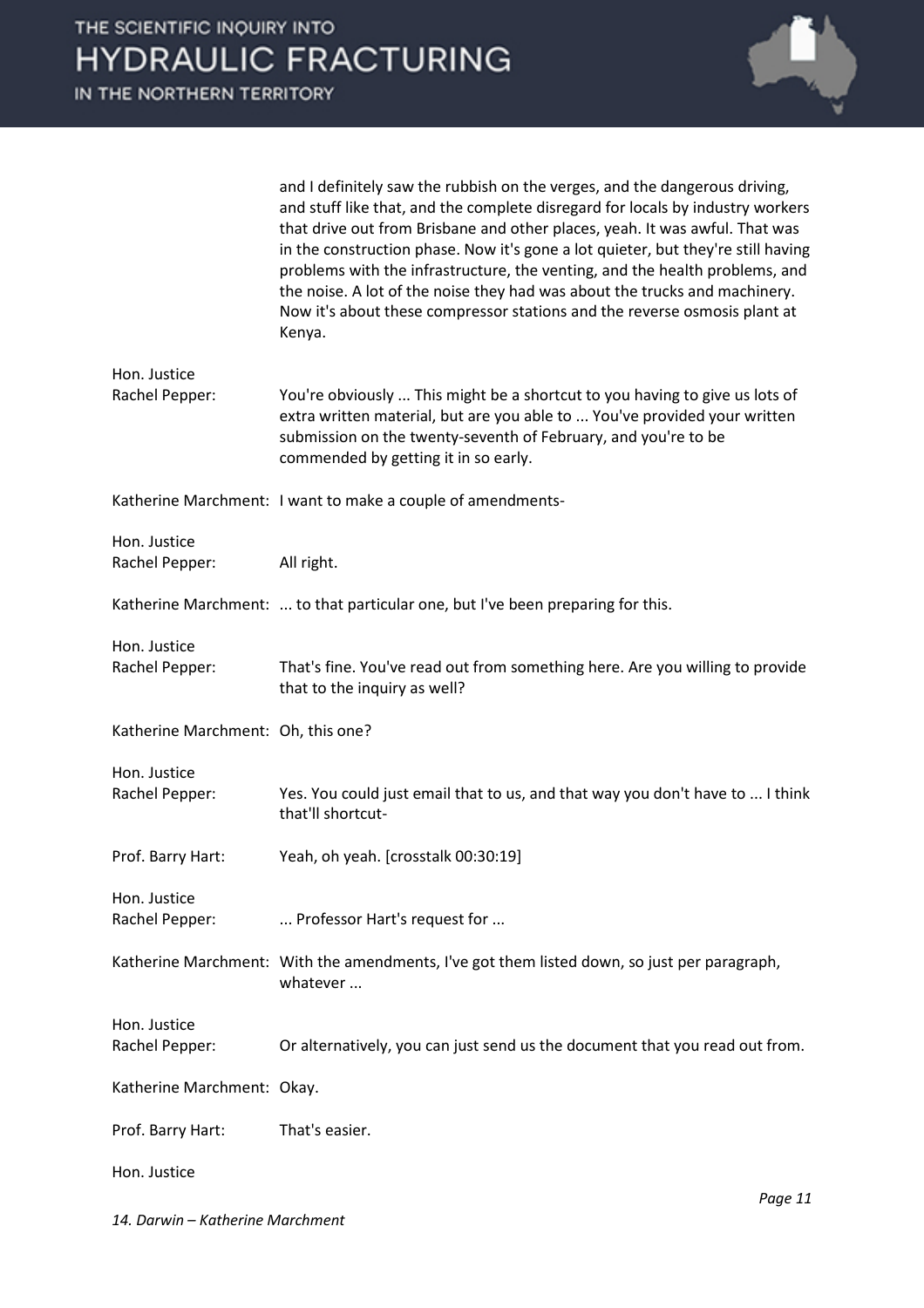

| Rachel Pepper:                 | That would be fine. You can just hit the forward button to our address.                                                                                                                                                                                                                                                                                                                                                                                                                                                                                                               |
|--------------------------------|---------------------------------------------------------------------------------------------------------------------------------------------------------------------------------------------------------------------------------------------------------------------------------------------------------------------------------------------------------------------------------------------------------------------------------------------------------------------------------------------------------------------------------------------------------------------------------------|
|                                | Katherine Marchment: Well, in my talk I actually got rid of chunks of it-                                                                                                                                                                                                                                                                                                                                                                                                                                                                                                             |
| Hon. Justice<br>Rachel Pepper: | Perfect, that's fine, that's fine.                                                                                                                                                                                                                                                                                                                                                                                                                                                                                                                                                    |
|                                | Katherine Marchment:  to stick within the 20 minutes.                                                                                                                                                                                                                                                                                                                                                                                                                                                                                                                                 |
| Hon. Justice<br>Rachel Pepper: | Well in that case, that's perfect. Just send us that, and whatever additional<br>material and references you want us to consider. That would be terrific.<br>Thank you.                                                                                                                                                                                                                                                                                                                                                                                                               |
|                                | Katherine Marchment: Yeah, no worries. No, I  Thank you for giving me so much of your time. It's<br>the first time I'm in this [crosstalk 00:30:56]                                                                                                                                                                                                                                                                                                                                                                                                                                   |
| Hon. Justice<br>Rachel Pepper: | Were there any other questions?                                                                                                                                                                                                                                                                                                                                                                                                                                                                                                                                                       |
| Hon. Justice<br>Rachel Pepper: | Yes, Doctor Jones.                                                                                                                                                                                                                                                                                                                                                                                                                                                                                                                                                                    |
| Dr. David Jones:               | Couple of questions. You were referring to the link on the department's<br>website was supposed to point to disclosure, and you said it's not active.                                                                                                                                                                                                                                                                                                                                                                                                                                 |
|                                | Katherine Marchment: Yeah, it says that on the link. "Link not active."                                                                                                                                                                                                                                                                                                                                                                                                                                                                                                               |
| Dr. David Jones:               | Thank you.                                                                                                                                                                                                                                                                                                                                                                                                                                                                                                                                                                            |
|                                | Katherine Marchment: There's been nothing  Look, if there has been baseline studies or any other<br>studies of water or the environment or anything done by the gas companies,<br>could it please be made public? That is one thing that's of concern to me,<br>that they've made public everything about the gas, oh, hundreds of pages of<br>references and mapping and everything else, and all that stuff, so could they<br>actually please make public any kind of studies that they have done about<br>the environment they intend to operate in? It would be much appreciated. |
| Dr. David Jones:               | The other question I had was your comment about rainwater in rainwater<br>tanks. I think it was in Tara, you said?                                                                                                                                                                                                                                                                                                                                                                                                                                                                    |
|                                | Katherine Marchment: Yeah, that's a real issue.                                                                                                                                                                                                                                                                                                                                                                                                                                                                                                                                       |
| Dr. David Jones:               | Could no longer be drunk owing to the presence of lead 210?                                                                                                                                                                                                                                                                                                                                                                                                                                                                                                                           |
|                                | Katherine Marchment: Yes, and apparently that's caused from one of the breakdowns of radon.<br>There's an article about that. I'll actually link you to that as well.                                                                                                                                                                                                                                                                                                                                                                                                                 |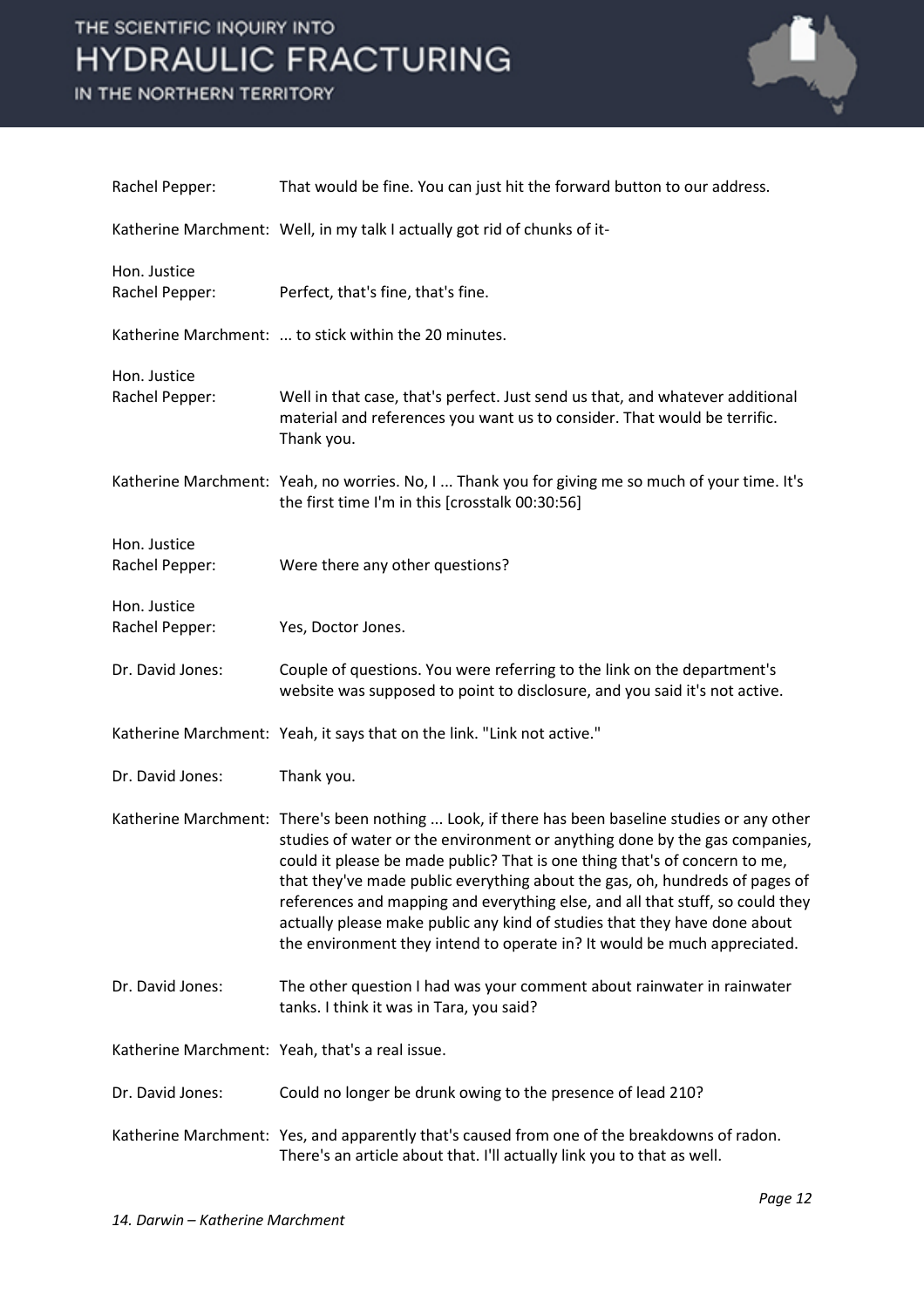| Hon. Justice<br>Rachel Pepper: | Thank you.                                                                                                                                                                                                                   |
|--------------------------------|------------------------------------------------------------------------------------------------------------------------------------------------------------------------------------------------------------------------------|
| Dr. David Jones:               | That's certainly a radiological decay product, an ultimate decay product, but<br>do you have any evidence for the actual measurements of lead 210 in that<br>water?                                                          |
|                                | Katherine Marchment: No, no I don't have measurements, but I know people that do. Again, these<br>I'm talking about  Okay, so I'll try and get hold of that.                                                                 |
| Prof. Barry Hart:              | Very good.                                                                                                                                                                                                                   |
|                                | Katherine Marchment: Links for the lead  Yeah. Yeah, I'll have to be doing a bit of ringing around<br>to get that.                                                                                                           |
| Hon. Justice<br>Rachel Pepper: | Anyone else?                                                                                                                                                                                                                 |
| Prof. Barry Hart:              | No thank you.                                                                                                                                                                                                                |
| Hon. Justice<br>Rachel Pepper: | There's just one thing I did want to just perhaps deal with in your  I<br>appreciate that you've changed your written submission on the twenty-<br>seventh of February, but-                                                 |
|                                | Katherine Marchment: There's only a couple of little things, little amendments I want to make-                                                                                                                               |
| Hon. Justice<br>Rachel Pepper: | That's fine. Just on page two, up towards the top, you said that you were<br>raising concern I guess about the independence of the inquiry and panel,<br>because we were going to be having regard to the 2014 Hawke Report- |
|                                | Katherine Marchment: Sorry! Well I was actually going to cut that out.                                                                                                                                                       |
| Hon. Justice<br>Rachel Pepper: | Were you?                                                                                                                                                                                                                    |
|                                | Katherine Marchment: Because it's not really that relevant. Like, I had to talk to someone about<br>that. That was just me putting in a dig at Doctor Hawke, and that is not<br>relevant.                                    |
| Hon. Justice<br>Rachel Pepper: | No, no, well-                                                                                                                                                                                                                |
|                                | Katherine Marchment: It's true that he does have directorships of those two companies, but it's not<br>relevant to this panel, because you're not connected to him.                                                          |